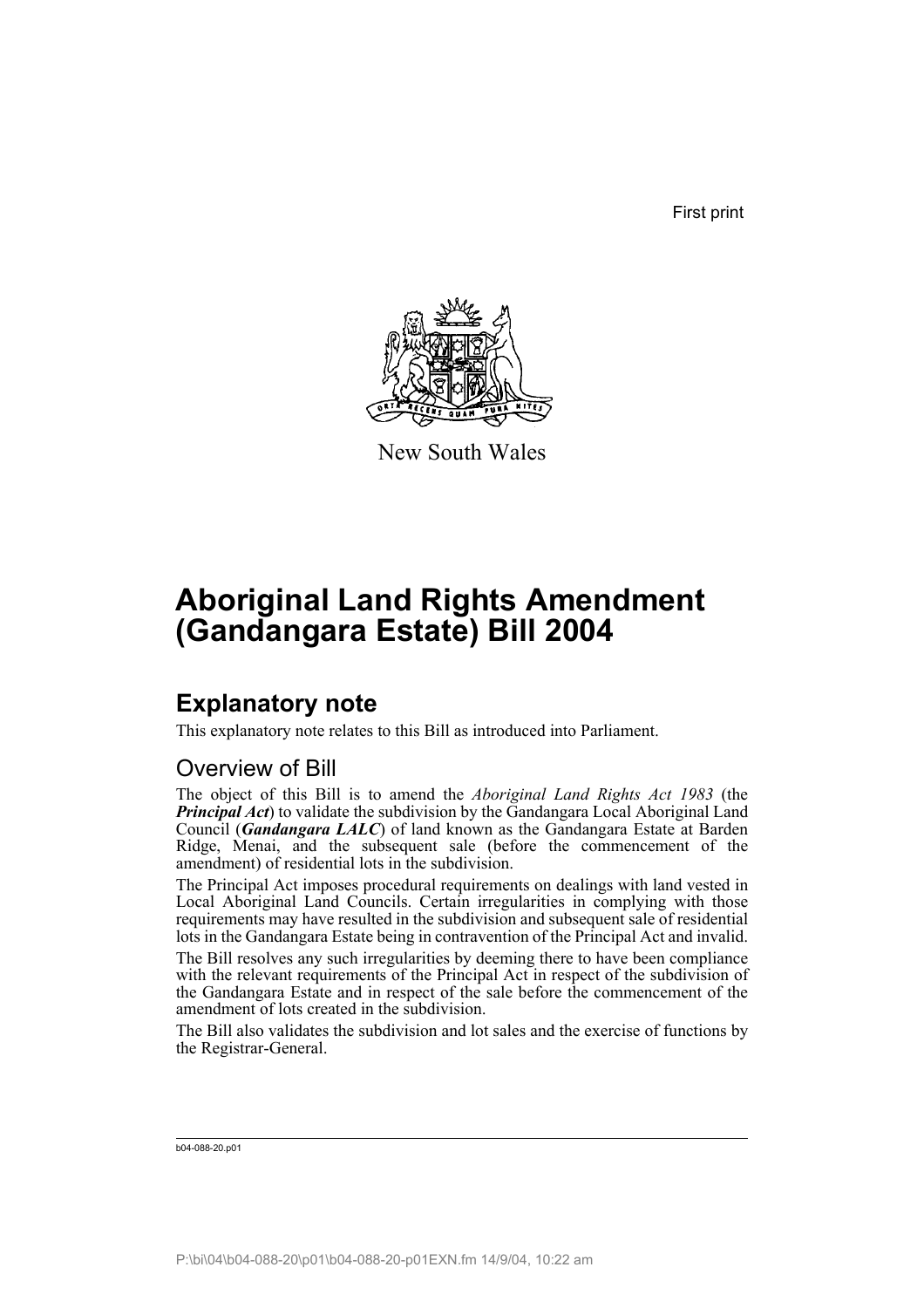Aboriginal Land Rights Amendment (Gandangara Estate) Bill 2004

Explanatory note

### Outline of provisions

**Clause 1** sets out the name (also called the short title) of the proposed Act.

**Clause 2** provides for the commencement of the proposed Act on the date of assent.

**Clause 3** is a formal provision that gives effect to the amendment to the Principal Act set out in Schedule 1.

### **Schedule 1 Amendment**

Schedule 1 inserts a new Part 6 into the Schedule of savings, transitional and other provisions of the Principal Act to validate the subdivision by Gandangara LALC of the Gandangara Estate and the subsequent sale of lots in the subdivision.

The proposed new Part contains the following provisions:

- (a) Proposed clause 35 contains definitions. An important definition is that of *disposal* which includes sale and other land dealings that are regulated under sections 40B and 40D of the Principal Act.
- (b) Proposed clause 36 deems there to have been compliance with sections 40B and 40D of the Principal Act in respect of any disposal of Gandangara Estate land by Gandangara LALC before the commencement of the amendment, including the subdivision of that land, the creation of roads and easements by the subdivision and the sale of lots created in the subdivision. Sections 40B and 40D required the approval of the NSW Aboriginal Land Council to authorise subdivision of the land and required a special resolution of the Gandangara LALC and the approval of the NSW Aboriginal Land Council to authorise its disposal.
- (c) Proposed clause 37 validates the subdivision and sales of lots that have occurred before the commencement of the amendment, and action by the Registrar-General to give effect to the subdivision and sales. The clause validates not only sales by Gandangara LALC but also subsequent sales by purchasers from Gandangara LALC.
- (d) Proposed clause 38 makes it clear that a certificate under an existing provision certifying as to compliance with section 40D can (but need not) be issued and is not required as a precondition to the exercise of functions by the Registrar-General.
- (e) Proposed clause 39 provides that the operation of the new provisions is not affected by a person having notice of any contravention of section 40B or 40D of the Principal Act.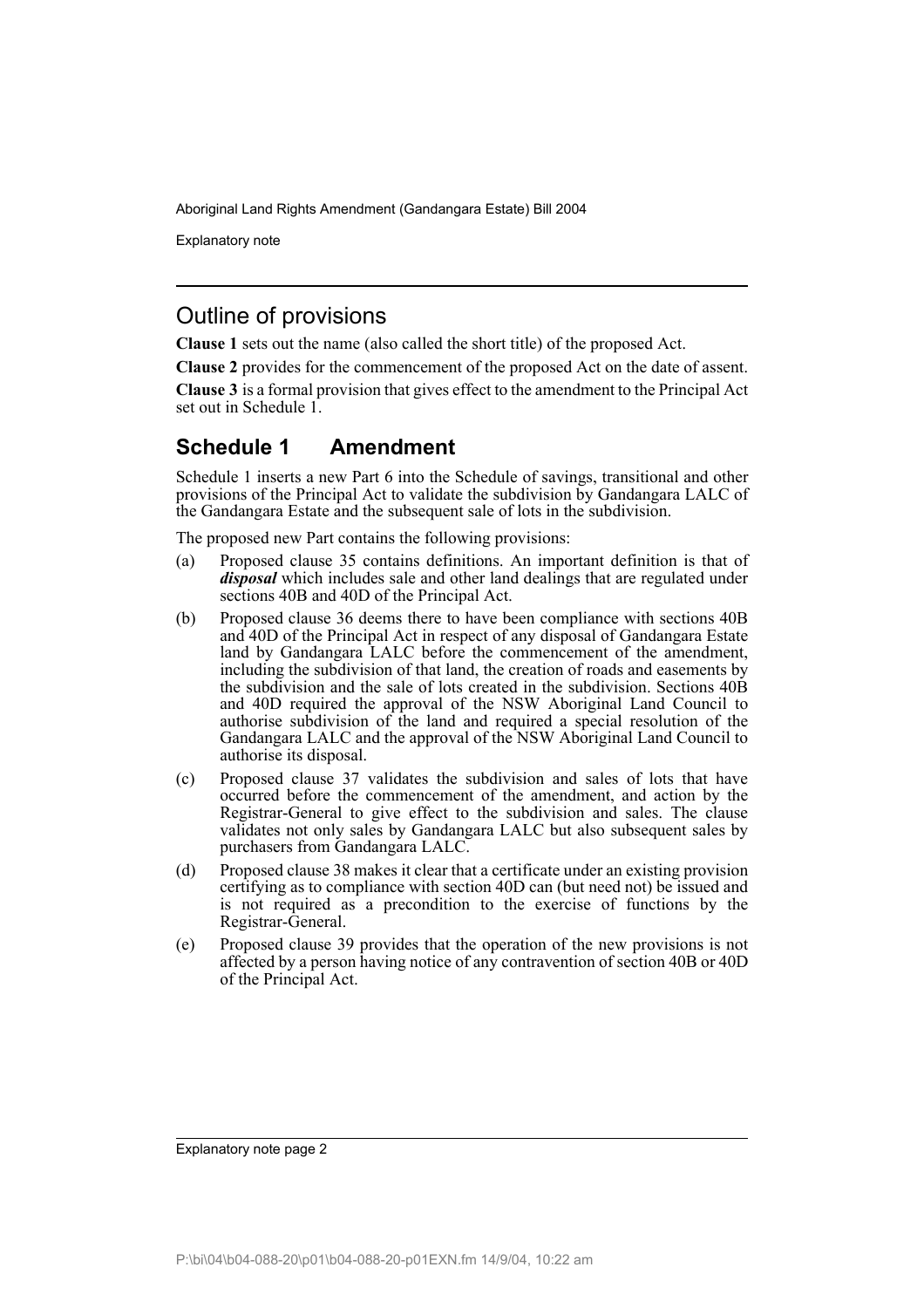First print



New South Wales

# **Aboriginal Land Rights Amendment (Gandangara Estate) Bill 2004**

## **Contents**

|                                                    | Page |
|----------------------------------------------------|------|
| Name of Act                                        |      |
| 2 Commencement                                     |      |
| Amendment of Aboriginal Land Rights Act 1983 No 42 |      |
| Schedule 1 Amendment                               |      |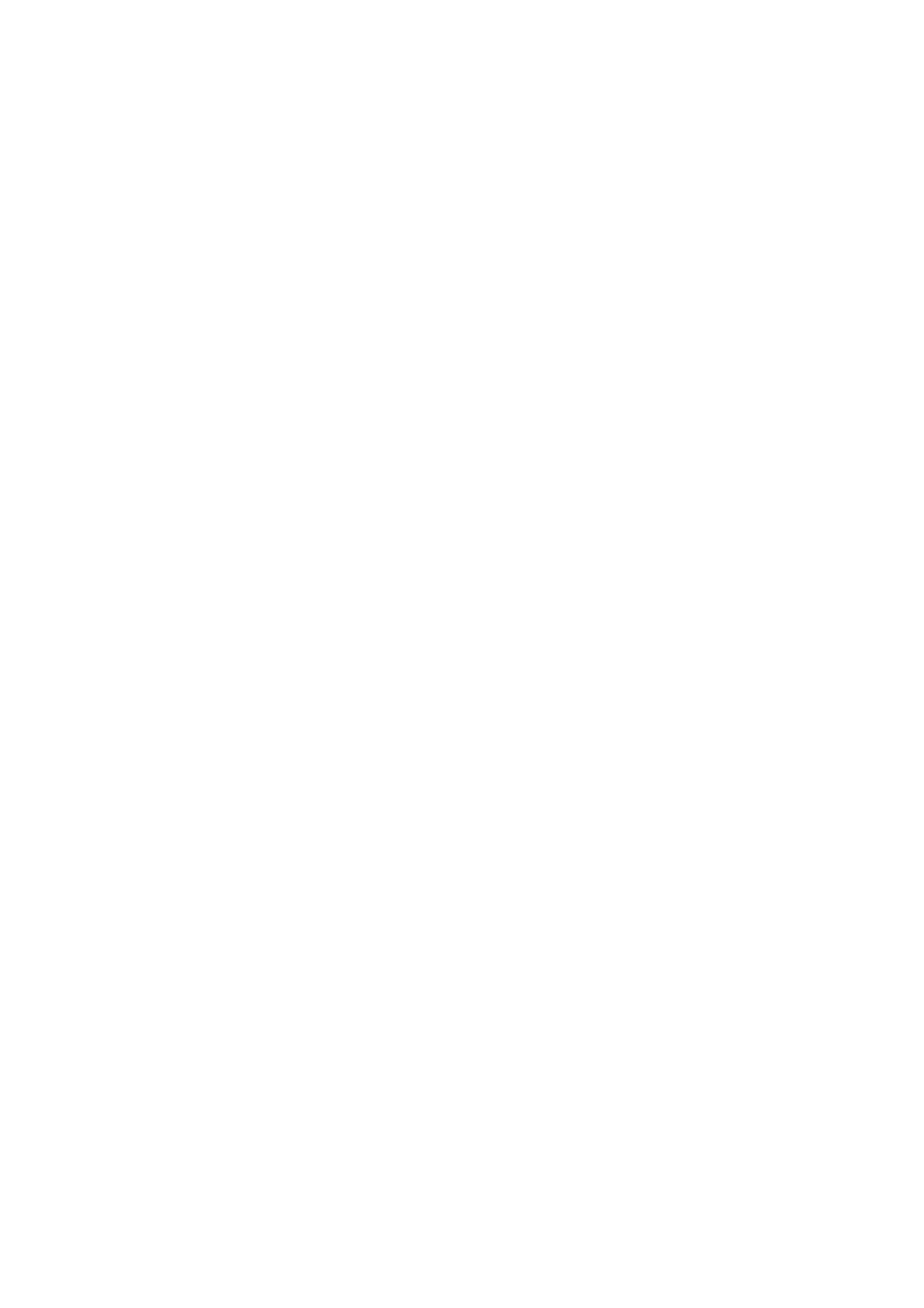

New South Wales

## **Aboriginal Land Rights Amendment (Gandangara Estate) Bill 2004**

No , 2004

### **A Bill for**

An Act to amend the *Aboriginal Land Rights Act 1983* to make provision for the validity of Gandangara Estate land dealings by the Gandangara Local Aboriginal Land Council.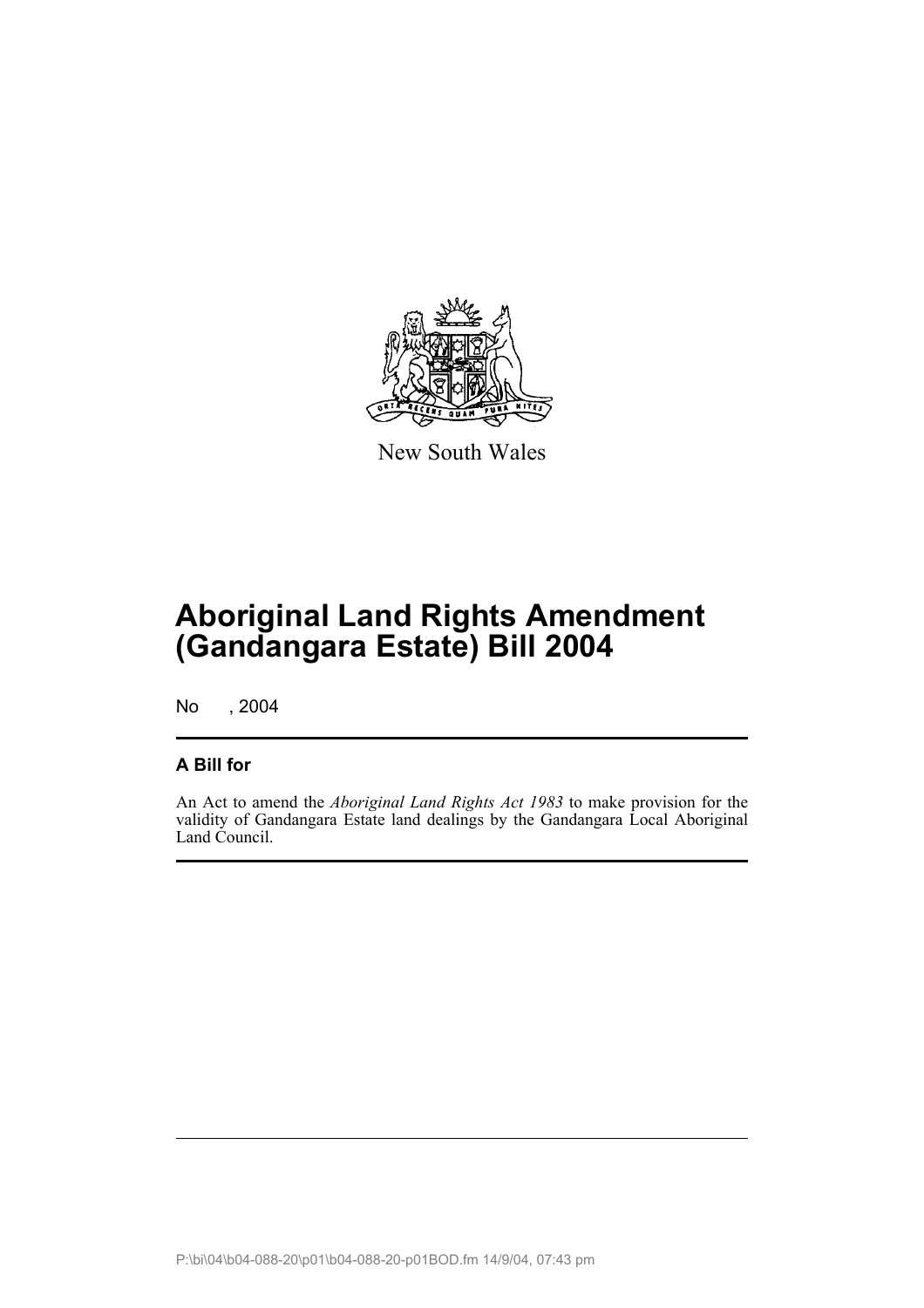<span id="page-5-2"></span><span id="page-5-1"></span><span id="page-5-0"></span>

|              | The Legislature of New South Wales enacts:                                                 |                |
|--------------|--------------------------------------------------------------------------------------------|----------------|
| 1            | Name of Act                                                                                | $\overline{2}$ |
|              | This Act is the <i>Aboriginal Land Rights Amendment (Gandangara</i> )<br>Estate) Act 2004. | 3<br>4         |
| $\mathbf{2}$ | <b>Commencement</b>                                                                        | 5              |
|              | This Act commences on the date of assent.                                                  | 6              |
| 3            | Amendment of Aboriginal Land Rights Act 1983 No 42                                         |                |
|              | The <i>Aboriginal Land Rights Act 1983</i> is amended as set out in<br>Schedule 1.         | 8<br>9         |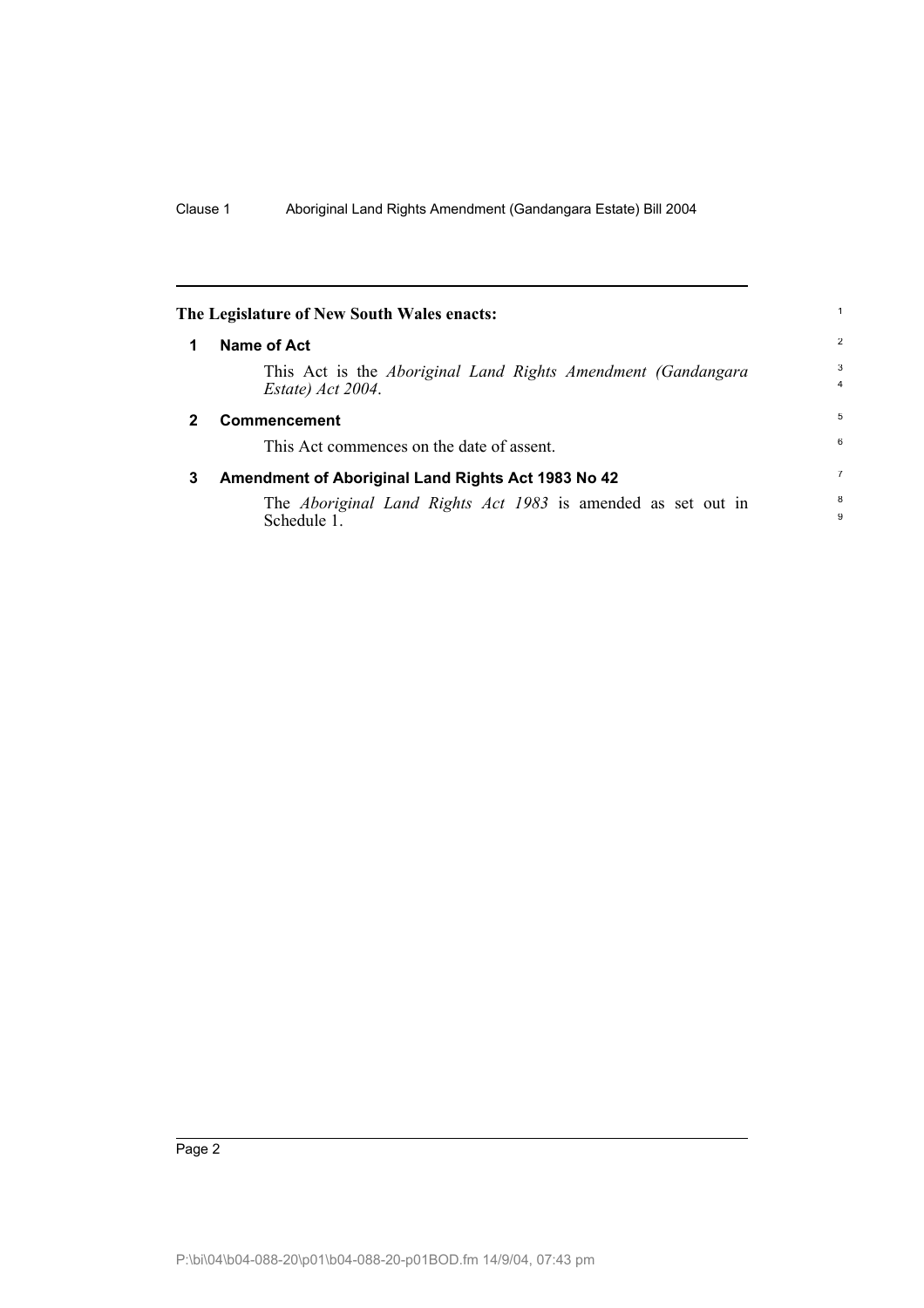Aboriginal Land Rights Amendment (Gandangara Estate) Bill 2004

Amendment **Amendment** Schedule 1

<span id="page-6-0"></span>

| <b>Schedule 1</b> | <b>Amendment</b> |
|-------------------|------------------|
|                   |                  |

(Section 3)

1

2 3 4

5 6

#### **Schedule 4 Savings, transitional and other provisions**

Insert after Part 5:

### **Part 6 Aboriginal Land Rights Amendment (Gandangara Estate) Act 2004**

#### **35 Definitions**

In this Part:

*disposal* of land means sale, exchange, mortgage or other disposal of land, change of use of land and the grant of an easement over land, and includes purported disposal of land.

*Gandangara Estate land* means the land comprised in Deposited Plan 1061416, being the land formerly comprising lots 6081–6084 (inclusive) in Deposited Plan 1018026 and lot 2 in Deposited Plan 1041291.

*Gandangara LALC* means the Gandangara Local Aboriginal Land Council.

#### **36 Gandangara Estate—deemed compliance with ss 40B and 40D**

The requirements of sections 40B and 40D are deemed to have been complied with in respect of any disposal of Gandangara Estate land by Gandangara LALC before the commencement of this Part, and it is to be conclusively presumed for all purposes that any such disposal does not (and did not ever) contravene either of those sections.

#### **37 Validation**

- (1) Any disposal before the commencement of this Part of Gandangara Estate land by Gandangara LALC or by a person to whom Gandangara Estate land was disposed of before that commencement is validated to the extent of any invalidity that would otherwise have resulted from any contravention of section 40B or 40D in connection with the disposal.
- (2) Any act or omission by the Registrar-General in the exercise or purported exercise of a function under the *Real Property Act 1900* in connection with a disposal of Gandangara Estate land before the commencement of this Part is validated to the extent